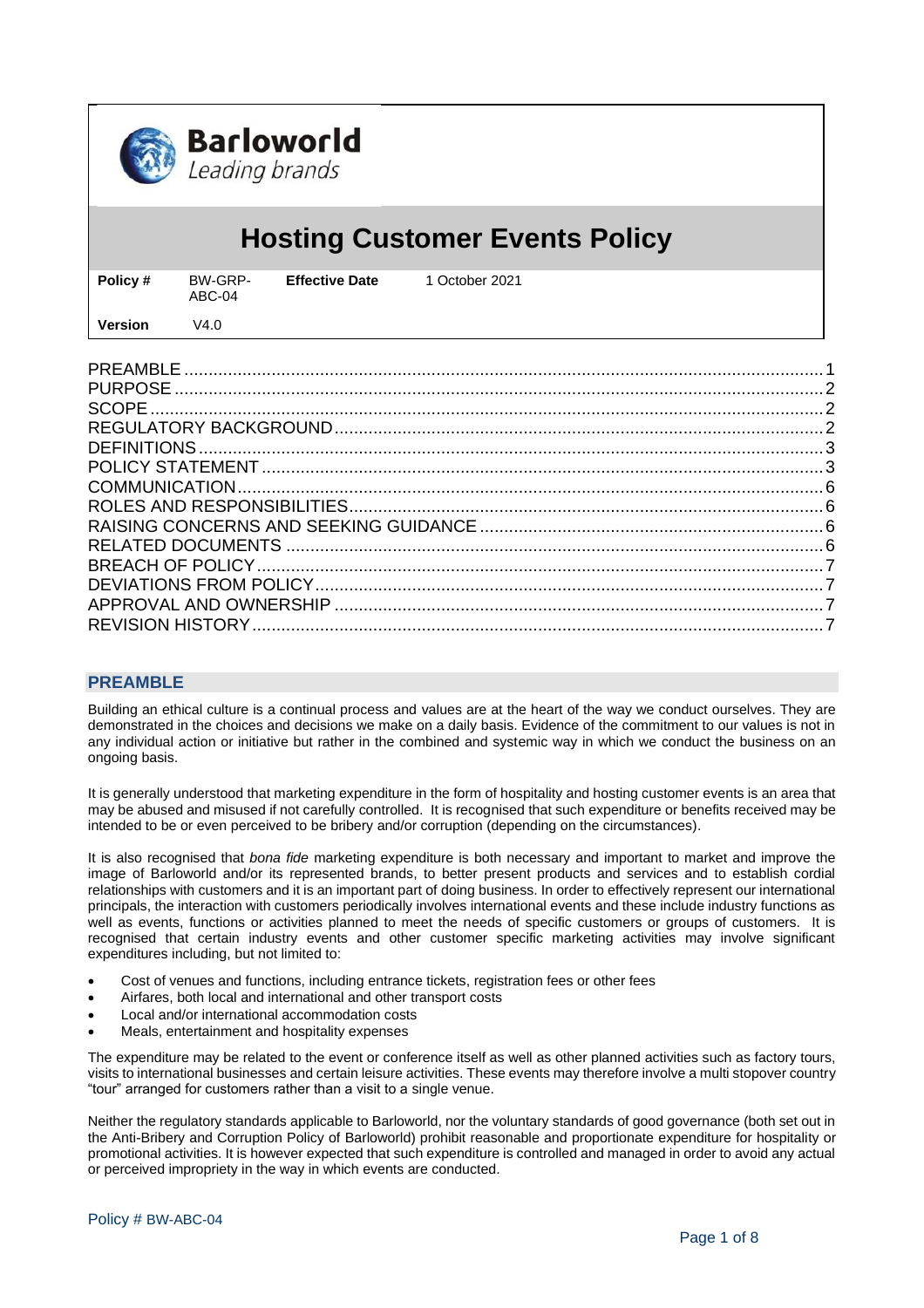In order to balance these requirements, this policy sets out the expected procedures for managing and controlling marketing expenditure for hosting customer events, functions and activities.

Due care should be taken to consider how industry norms and practices have changed in recent years and to ensure a conservative approach is taken to all expenditure in hosting customer events. Due care should also be taken to ensure that the manner in which a particular customer event is hosted does not breach locally applicable laws based on the particular circumstances.

# <span id="page-1-0"></span>**PURPOSE**

The objective of the policy is to set out the expected procedures that should be applied when Barloworld acts as the host to customers at certain types of marketing events. While these are not minimum standards, they are nonetheless persuasive and set expectations while still making allowance for a degree of discretion to be exercised by the divisional or business unit director responsible for the event. These standards may be applied on an 'apply or explain' basis so that deviations must be documented and motivated.

Events that are covered by this policy include but are not limited to:

- product marketing events,
- industry expositions,
- product or technical launches, demonstrations or product training
- Plant visits to manufacturers and product suppliers.

The policy should be applied where there is a significant marketing spend which exceeds the nominal limits set in the Group Policy on Gifts and Hospitality and which apply to a group of customers being hosted at a function or functions that extend beyond nominal hospitality expenditure for specific individuals.

The policy is not exhaustive and additional requirements may be added by divisions according to their specific business needs.

The policy focuses on situations where Barloworld is the host of a customer event. This includes corporate functions or events involving the media or investors, which are managed and controlled by the Group Corporate Communications department.

#### <span id="page-1-1"></span>**SCOPE**

The policy applies to all employees and to non-executive directors of Barloworld. The scope of this policy is all business activities conducted by Barloworld whether with the private or public sector.

# <span id="page-1-2"></span>**REGULATORY BACKGROUND**

Bribery is a criminal offence in many countries and corrupt acts expose Barloworld and its employees to the risk of prosecution, substantial fines, and imprisonment, as well as endangering the reputation of the business.

The King IV Report on Corporate Governance recommends a hybrid form of governance that meets regulatory requirements and incorporates appropriate voluntary principles and leading practices. Barloworld supports this recommended compliance framework and meets both regulatory and voluntary standards of good governance in its campaign to prevent bribery and corruption in all its business operations worldwide.

Barloworld policies support the objectives of the South African legislation of 2004 on the Prevention and Combating of Corrupt Activities Act and the Organisation for Economic Cooperation and Development (OECD) Anti-Bribery Convention, to which South Africa is a signatory.

This policy recognises all applicable legal and regulatory requirements in the countries in which Barloworld operates. It recognises the requirements of the UK Bribery Act, the US Foreign Corrupt Practices Act and other legislation which may be specific to certain Barloworld entities and/or operations. The policies of Barloworld have been developed in line with the UK Bribery Act for businesses to implement "adequate procedures" to prevent bribery.

In terms of the guidance provided by the UK Ministry of Justice on what constitutes "adequate procedures", one of the 6 principles to be applied is the implementation of procedures that are proportionate to the bribery risks that a company faces. The guidance suggests that such bribery prevention procedures should deal with, amongst others, the provision of hospitality.

This policy must be implemented whilst complying with all applicable privacy and data protection legislation.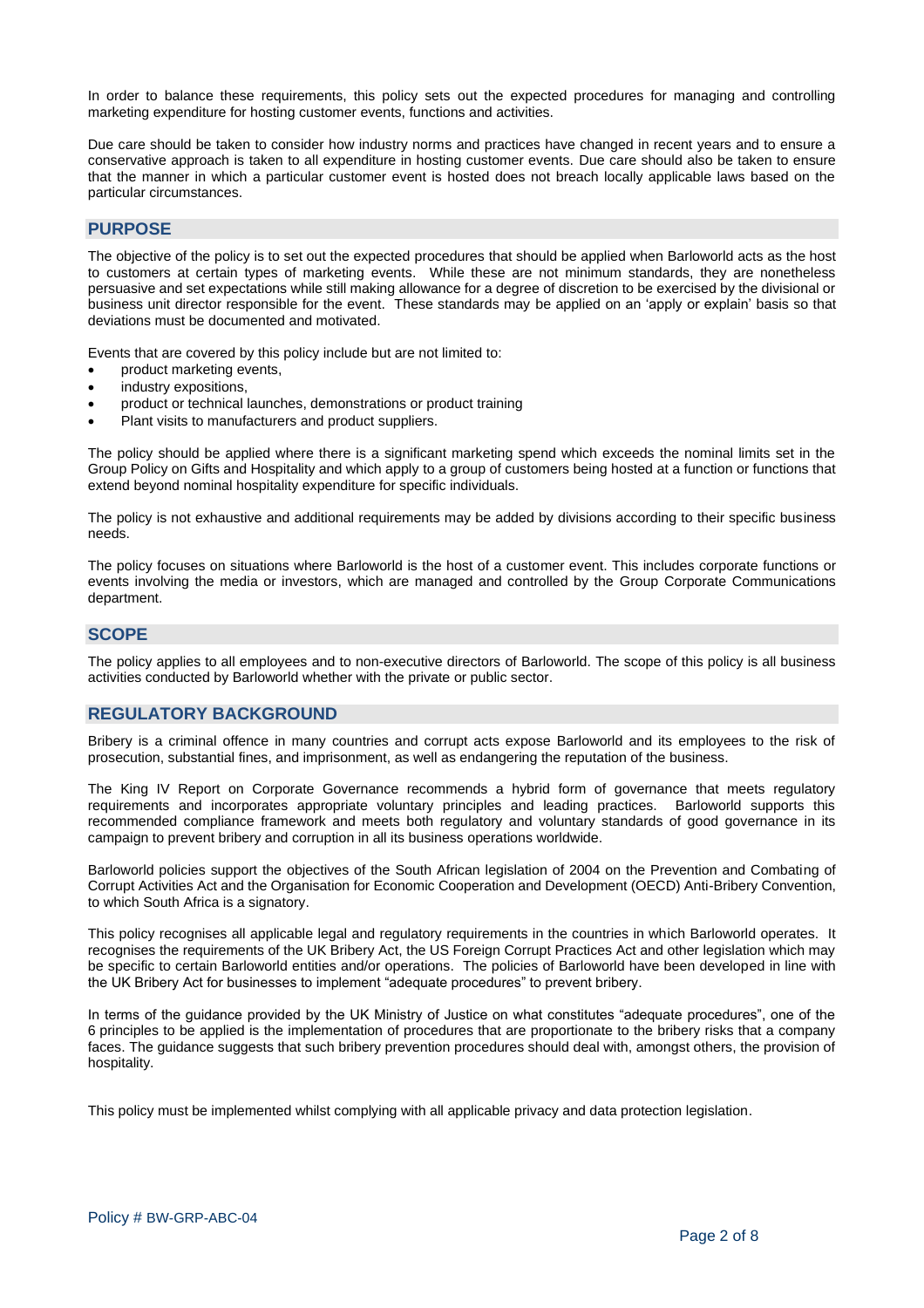# <span id="page-2-0"></span>**DEFINITIONS**

| D 1. | <b>Barloworld</b>                                                                                                                                                                                                                                                                                                                                                                                                                                                                                                                    |  |  |
|------|--------------------------------------------------------------------------------------------------------------------------------------------------------------------------------------------------------------------------------------------------------------------------------------------------------------------------------------------------------------------------------------------------------------------------------------------------------------------------------------------------------------------------------------|--|--|
|      | Barloworld means Barloworld Limited and its subsidiaries, divisions and business units in all countries in which<br>it does business, or any individual subsidiary in its own capacity.                                                                                                                                                                                                                                                                                                                                              |  |  |
|      | It does not include joint ventures, other than those where Barloworld exercises management control, nor does it<br>include investments where Barloworld owns less than 50%.                                                                                                                                                                                                                                                                                                                                                          |  |  |
| D 2. | <b>Bribery</b>                                                                                                                                                                                                                                                                                                                                                                                                                                                                                                                       |  |  |
|      | Bribery is where a person offers, promises, gives or receives, demands, solicits or accepts something of value,<br>whether it is a financial or other advantage to/from another person with the intention to bring about the improper<br>performance by that other person of a relevant function or activity or to reward such improper performance. It<br>also includes situations where the offer or acceptance of the advantage is in itself improper.                                                                            |  |  |
| D 3. | <b>Corruption</b>                                                                                                                                                                                                                                                                                                                                                                                                                                                                                                                    |  |  |
|      | Corruption is defined broadly as 'the abuse of power for personal gain' and bribery and fraud are considered to<br>be aspects of corrupt practices.                                                                                                                                                                                                                                                                                                                                                                                  |  |  |
| D 4. | <b>Government or Public Officials</b>                                                                                                                                                                                                                                                                                                                                                                                                                                                                                                |  |  |
|      | Government or public officials' means local, provincial, federal or national government, quasi-government, politica<br>parties or employees of any of these organisations. It also means politically connected persons, including but not<br>limited to political candidates, party officials, representatives of political parties, legislators, public officials, or fam<br>members of any of these persons.                                                                                                                       |  |  |
| D 5. | Gift                                                                                                                                                                                                                                                                                                                                                                                                                                                                                                                                 |  |  |
|      | A gift is anything of value offered or given to an individual, a member of their family or business partner, and coul<br>include, for example: cash or cash equivalent (e.g. vouchers and prepaid cards), stocks or securities, tickets (e.g<br>for travel, sports events, theatre, movies or concerts), gift certificates, artwork, jewellery, electronics (e.g. laptops,<br>cameras), wine, delicatessen products (e.g. food, tea, alcohol, cigarettes), use of vehicles or use of vacation<br>facilities or hotels.               |  |  |
| D 6. | <b>Hospitality</b>                                                                                                                                                                                                                                                                                                                                                                                                                                                                                                                   |  |  |
|      | Hospitality is an event to which you accompany a third party, such as (but not limited to) a meal, sports match,<br>event or concert, and includes any travelling, accommodation and refreshments. For the purposes of this policy,<br>hospitality also comprises third party travel, which includes payment of accommodation and travel expenses of<br>third parties, such as customers and public officials. This does not include Barloworld's staff own accommodation<br>and travel expenses while on Barloworld business trips. |  |  |
| D 7. | <b>Hosting team</b>                                                                                                                                                                                                                                                                                                                                                                                                                                                                                                                  |  |  |
|      | The hosting team includes all persons involved in hosting customers for or on behalf of Barloworld such as<br>members of the sales, marketing, administration and management team that will be hosting the event. It includes<br>members of executive management, employees of Barloworld as well as consultants, contractors, agents or<br>intermediaries acting on behalf of Barloworld.                                                                                                                                           |  |  |
| D 8. | <b>Travel</b>                                                                                                                                                                                                                                                                                                                                                                                                                                                                                                                        |  |  |
|      | Travel is included in the definition of hospitality and is therefore one aspect of hospitality.                                                                                                                                                                                                                                                                                                                                                                                                                                      |  |  |

# <span id="page-2-1"></span>**POLICY STATEMENT**

| P 1. | <b>General principles</b>                                                                                                                                                                                                    |
|------|------------------------------------------------------------------------------------------------------------------------------------------------------------------------------------------------------------------------------|
|      | The principles that should be applied when planning and managing a marketing event are as follows:                                                                                                                           |
|      | Events hosted by Barloworld should have a clear business purposes. Barloworld will not pay for a personal or<br>leisure trip or holiday for any representatives of any customer and/or their families. Whilst there may be a |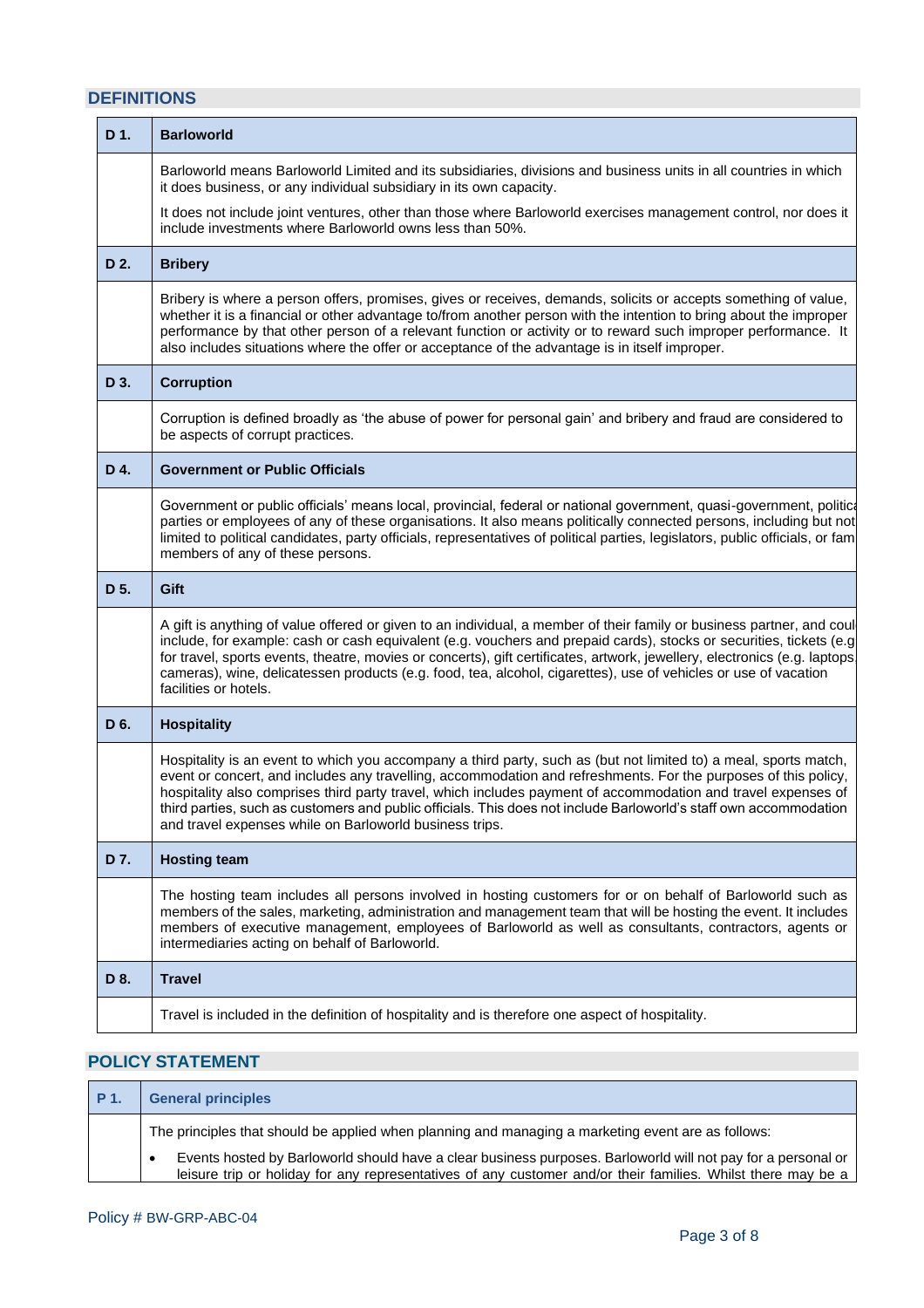|      | reasonable degree of leisure time and activities built into the approved plan and budget for a customer event,<br>this should be ancillary to the event itself and limited as far as possible.                                                                                                                                                                                                                                                                                                                                                                                                                                                                                      |
|------|-------------------------------------------------------------------------------------------------------------------------------------------------------------------------------------------------------------------------------------------------------------------------------------------------------------------------------------------------------------------------------------------------------------------------------------------------------------------------------------------------------------------------------------------------------------------------------------------------------------------------------------------------------------------------------------|
|      | As far as possible, Barloworld should endeavour to limit its costs to the cost of the event itself (and not travel,<br>$\bullet$<br>accommodation and subsistence). However, we recognise that in certain circumstances, it may be reasonable<br>and appropriate for Barloworld to also incur costs for the travel, accommodation and subsistence of<br>representatives of customers and other third parties. In such instances, the appropriateness of incurring these<br>costs must be carefully considered and benchmarked against prevailing conventions and acceptable business<br>practices at that point in time and in respect of the jurisdictions and industry concerned. |
|      | Expenditure should be proportionate to the nature of the business obligations and responsibilities to Barloworld<br>$\bullet$<br>principals and must be justifiable in terms of the potential business benefits. Barloworld does not permit lavish<br>expenditure. In this regard, if and when Barloworld pays for the international travel of customer representatives<br>or other third parties, flights shall be limited to Economy Class (or its equivalent). This rule may only be<br>deviated from with the prior written consent of the Group Chief Executive Officer.                                                                                                       |
|      | Transparency is expected in the planning, communication and reporting processes related to the event and<br>$\bullet$<br>this includes a post-event review.                                                                                                                                                                                                                                                                                                                                                                                                                                                                                                                         |
|      | Expenditure should be incurred for the benefit of all invited customers on a fair and equitable basis. While it<br>$\bullet$<br>is recognised that not all invited customers will participate in all arranged activities, the extension of invitations<br>should be done without favouring any specific individual or group of individuals.                                                                                                                                                                                                                                                                                                                                         |
|      | Expenditures and activities should be planned with awareness that it is not only actual intentions but also<br>$\bullet$<br>perceived intentions that may be under scrutiny. Due care should be taken to ensure that perceptions are<br>considered when planning the nature and content of customer interactions.                                                                                                                                                                                                                                                                                                                                                                   |
|      | It is important to be aware of and to consider any and all surrounding circumstances that may lead to<br>$\bullet$<br>perceptions of impropriety and to avoid such circumstances.                                                                                                                                                                                                                                                                                                                                                                                                                                                                                                   |
| P 2. | <b>Planning an event for customers</b>                                                                                                                                                                                                                                                                                                                                                                                                                                                                                                                                                                                                                                              |
|      | When planning an event to host customers for marketing purposes, the following procedures should be applied<br>with appropriate discretion exercised by the divisional or business unit director responsible for the event:                                                                                                                                                                                                                                                                                                                                                                                                                                                         |
|      | The event should be carefully managed as a project, with clear plans and responsibilities. It is recommended<br>$\bullet$<br>that for large events, a project manager is appointed, reporting to a divisional or business unit director.                                                                                                                                                                                                                                                                                                                                                                                                                                            |
|      | On the expectation that it will be the senior management and/or executive management and/or owners of<br>$\bullet$<br>customer businesses that will be invited to such events, it is essential that a divisional or business unit director<br>host such an event and that executives and senior management attend and interact with customers.                                                                                                                                                                                                                                                                                                                                      |
|      | The criteria for extending invitations to customers should be documented and supported with relevant data<br>$\bullet$<br>and motivations.                                                                                                                                                                                                                                                                                                                                                                                                                                                                                                                                          |
|      | To uphold the objectives of fairness and equity, customers with common needs or that meet common criteria,<br>should be subject to the same level of consideration and attention. It is generally preferable to plan for group<br>activities rather than functions aimed at individuals.                                                                                                                                                                                                                                                                                                                                                                                            |
|      | A detailed expenditure budget must be prepared. Expenditures for all aspects of the event should be included<br>$\bullet$<br>and where appropriate, detailed costs per person.                                                                                                                                                                                                                                                                                                                                                                                                                                                                                                      |
|      | Details of customer contributions towards expenditure must be itemised. Criteria must be set, where<br>$\bullet$<br>appropriate, for each group of customers as to what contribution is considered to be appropriate. Deviations<br>or exceptions to the expected criteria must be highlighted and motivated.                                                                                                                                                                                                                                                                                                                                                                       |
|      | The plans and budgets must be checked and approved by the responsible divisional or business unit director<br>$\bullet$<br>prior to any invitations being extended.                                                                                                                                                                                                                                                                                                                                                                                                                                                                                                                 |
|      | Where the responsible director / executive does not have delegated authority, the plan and the budget must<br>$\bullet$<br>be formally tabled for approval in accordance with the appropriate approval process of the division or business<br>unit.                                                                                                                                                                                                                                                                                                                                                                                                                                 |
| P 3. | <b>Protocols</b>                                                                                                                                                                                                                                                                                                                                                                                                                                                                                                                                                                                                                                                                    |
|      | Formal invitations from the host executive should be extended to the selected customer delegates.<br>$\bullet$                                                                                                                                                                                                                                                                                                                                                                                                                                                                                                                                                                      |
|      | At large industry events it is common practice for individual meetings to take place and meeting rooms may<br>be booked at the conference venue for this purpose. However, this should be done in accordance with the<br>conference protocols and not in a way that may be perceived as offering any special favour or advantage to<br>any specific customer.                                                                                                                                                                                                                                                                                                                       |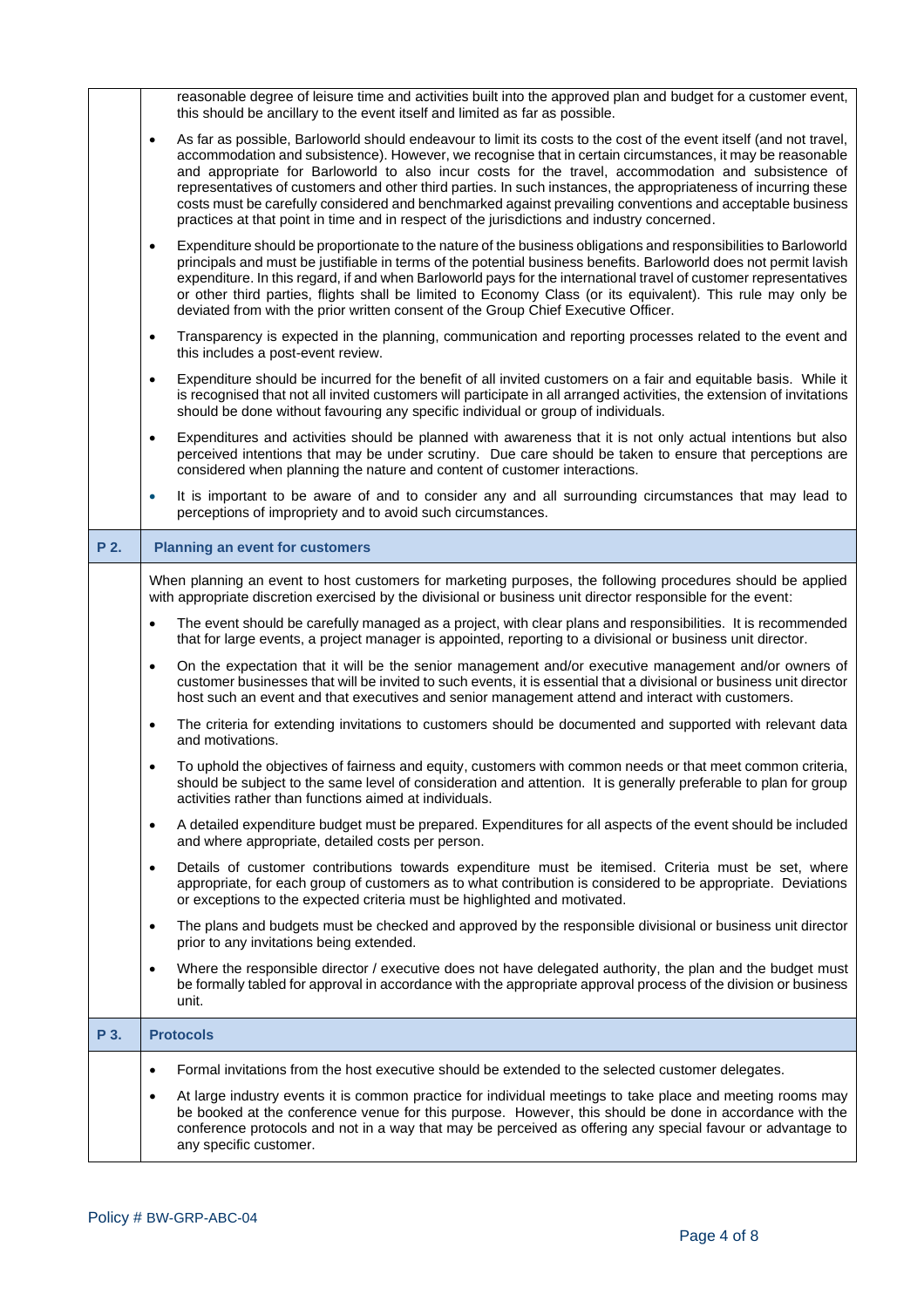|      | As a general rule, Barloworld should avoid including spouses or partners as invitees to events and all<br>$\bullet$<br>expenditure for spouses or partners should be for the customer's own account (unless motivated and pre-<br>approved).                                                                                                                                                                                                                                                                                                                                                                                                                                                                                                                                                                                                                                      |  |  |  |
|------|-----------------------------------------------------------------------------------------------------------------------------------------------------------------------------------------------------------------------------------------------------------------------------------------------------------------------------------------------------------------------------------------------------------------------------------------------------------------------------------------------------------------------------------------------------------------------------------------------------------------------------------------------------------------------------------------------------------------------------------------------------------------------------------------------------------------------------------------------------------------------------------|--|--|--|
|      | We are mindful that some representatives of customers may elect to pay for their spouses or partners to<br>$\bullet$<br>accompany them on trips that they embark on to attend a Barloworld event. In such instances, if Barloworld<br>arranges or hosts a group activity that is ancillary to the event, provision can be made for the spouse or partner<br>to attend the event. This must however be documented, motivated and any expenditure incurred by Barloworld<br>for this must be pre-approved. Similarly, if Barloworld incurs accommodation expenses for a representative of<br>a customer and the representative wishes for their spouse or partner to stay with them at the accommodation,<br>this must be documented, motivated and pre-approved, and wherever possible, the customer must make a<br>proportional contribution to the expense of the accommodation. |  |  |  |
|      | Notwithstanding the above provision that certain expenditure for spouses or partners may be motivated and<br>$\bullet$<br>pre-approved, Barloworld will not incur any expenditure for travel for spouses or partners to or from events<br>(particularly international travel) and this is strictly prohibited.                                                                                                                                                                                                                                                                                                                                                                                                                                                                                                                                                                    |  |  |  |
|      | Certain customer organisations have their own approval processes for the acceptance of invitations and these<br>$\bullet$<br>should be respected and incorporated into the invitation process, where applicable.                                                                                                                                                                                                                                                                                                                                                                                                                                                                                                                                                                                                                                                                  |  |  |  |
| P 4. | <b>Exceptions</b>                                                                                                                                                                                                                                                                                                                                                                                                                                                                                                                                                                                                                                                                                                                                                                                                                                                                 |  |  |  |
|      | Any exceptions or deviations from the approved plan and budget must be separately documented and<br>$\bullet$<br>motivated. For example, if any customers are to be entertained individually or separately from the main group,<br>then this must be disclosed, with a separate budget and fully motivated.                                                                                                                                                                                                                                                                                                                                                                                                                                                                                                                                                                       |  |  |  |
|      | Exceptions or deviations must be approved in advance, in writing, in accordance with the appropriate approval<br>$\bullet$<br>process of the division or business unit.                                                                                                                                                                                                                                                                                                                                                                                                                                                                                                                                                                                                                                                                                                           |  |  |  |
|      | Specific approval must be sought for any exceptions or any planned activities that may be considered as<br>$\bullet$<br>unusual or separate from the norm. Any event where there is a disproportionate amount of leisure activities<br>would be viewed as an exception as would an event where a specific customer is extended an invitation but<br>other customers are excluded.                                                                                                                                                                                                                                                                                                                                                                                                                                                                                                 |  |  |  |
|      | In addition, if there are any exceptions made and approved, then it is expected that a business unit or divisional<br>$\bullet$<br>director host the customer activity in order to gain maximum business benefit from developing customer<br>relationships.                                                                                                                                                                                                                                                                                                                                                                                                                                                                                                                                                                                                                       |  |  |  |
|      | It should not be assumed that such requests will be approved and care should be taken to avoid making any<br>$\bullet$<br>commitments to the customer prior to obtaining the required approval.                                                                                                                                                                                                                                                                                                                                                                                                                                                                                                                                                                                                                                                                                   |  |  |  |
| P 5. | <b>Responsibilities</b>                                                                                                                                                                                                                                                                                                                                                                                                                                                                                                                                                                                                                                                                                                                                                                                                                                                           |  |  |  |
|      | All persons involved in hosting customers for or on behalf of Barloworld must understand their responsibilities.<br>This includes all members of the sales, marketing, administration and management team that will be hosting<br>the event, whether as employees of Barloworld or as consultants acting on behalf of Barloworld.                                                                                                                                                                                                                                                                                                                                                                                                                                                                                                                                                 |  |  |  |
|      | Their responsibilities are to understand that for Barloworld to effectively represent our international principals,<br>$\bullet$<br>certain marketing expenditures are both necessary and important business expenditure. The purpose of<br>hosting customers at an event is to improve the image of Barloworld and/or its principals, to better present<br>products and services and/or to establish cordial relationships with customers and all expenditure incurred<br>should be in good faith with the aim of meeting these objectives.                                                                                                                                                                                                                                                                                                                                      |  |  |  |
|      | It is the responsibility of all persons involved in hosting customers to ensure that all expenditure for which they<br>$\bullet$<br>are accountable is controlled and managed and in accordance with the pre-approved budget. It should be<br>recognised that such expenditures, while necessary, must also be proportionate to the business needs.                                                                                                                                                                                                                                                                                                                                                                                                                                                                                                                               |  |  |  |
|      | While it is expected that there will be tenders, bids or contracts in the normal course of business, any known<br>$\bullet$<br>tenders for significant contracts that are imminent or within three months of the event, must be disclosed. In<br>the interests of transparency, the more information provided on pending or anticipated contracts, the better.<br>Indeed, the planned event may be directly related to a bid process. Disclosure in advance is the key to<br>avoiding perceptions of impropriety that may arise after the fact. Utmost care should be taken in such<br>circumstances.                                                                                                                                                                                                                                                                             |  |  |  |
|      | If invitations are extended to any government officials, whether local, regional or national government or<br>$\bullet$<br>management of parastatals then this must be separately documented with motivations including full<br>disclosures of any pending or potential contracts within a six-month period either before or after the event.<br>Note that this is an extended period due to the higher risk profile of public sector contracts. This information<br>must be documented by the project manager.                                                                                                                                                                                                                                                                                                                                                                   |  |  |  |
|      |                                                                                                                                                                                                                                                                                                                                                                                                                                                                                                                                                                                                                                                                                                                                                                                                                                                                                   |  |  |  |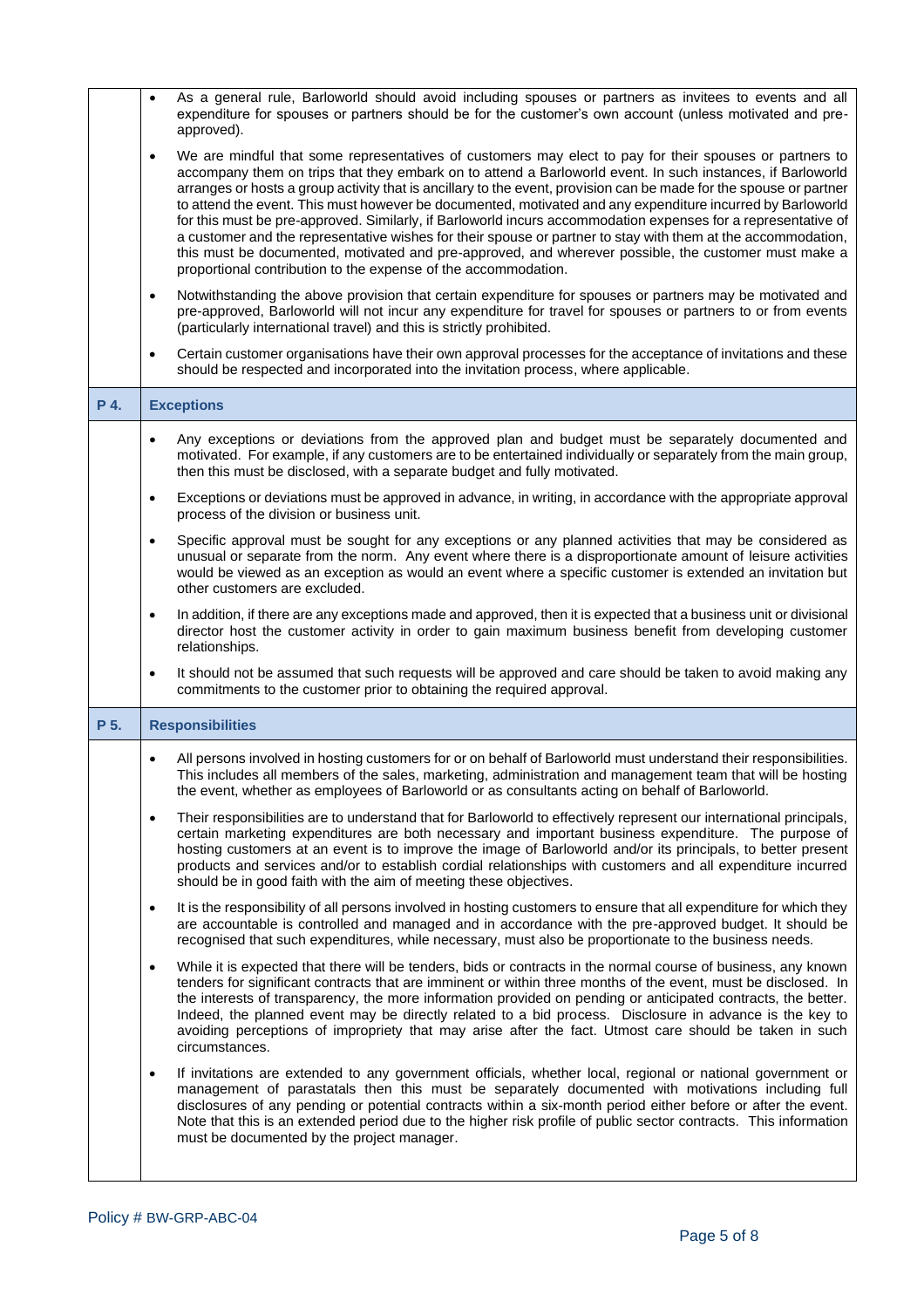| P 6. | <b>Briefing of hosting team</b>                                                                                                                                                                                                                                                                                                                                                                                                    |  |  |  |
|------|------------------------------------------------------------------------------------------------------------------------------------------------------------------------------------------------------------------------------------------------------------------------------------------------------------------------------------------------------------------------------------------------------------------------------------|--|--|--|
|      | All members of the hosting team, including executives, must be formally briefed prior to the event so that they<br>$\bullet$<br>understand the policy requirements and their expected responsibilities at the event.<br>Each member of the hosting team should be required to sign an acknowledgement that they have been<br>formally briefed as evidence that they understand the policy requirements and their responsibilities. |  |  |  |
| P 7. | <b>Business activities during the event</b>                                                                                                                                                                                                                                                                                                                                                                                        |  |  |  |
|      | It is inevitable that activities during the event will deviate from approved plans. It is therefore essential that<br>$\bullet$<br>members of the hosting team consider the consequences carefully before extending an invitation to a<br>customer that is outside the scope of the planned and approved activities.                                                                                                               |  |  |  |
|      | Where this does occur, the team member must exercise their discretion in obtaining approval from the<br>$\bullet$<br>responsible director or executive prior to making any arrangements.                                                                                                                                                                                                                                           |  |  |  |
| P 8. | <b>Accountability after the event</b>                                                                                                                                                                                                                                                                                                                                                                                              |  |  |  |
|      | The project manager should compile a report on the actual expenditure and compare this to the approved<br>٠<br>budgeted expenditure. All deviations must be fully documented and explained and where material, this must<br>be reported and tabled in accordance with the appropriate approval process of the division or business unit.                                                                                           |  |  |  |

# <span id="page-5-0"></span>**COMMUNICATION**

This policy should be communicated to all employees involved in sales, marketing activities and other functions as appropriate, or those responsible for arranging customer events or corporate functions, whether on a full time or part time basis and including those staff seconded to a marketing project or consultants, contractors or sub-contractors who are engaged to assist in managing an event or function.

Communication and training for new and existing employees must be included in annual training plans for anti-bribery and corruption as appropriate. Training content should be refreshed periodically so that it remains current and relevant.

Training records must be maintained as evidence of completion of training and these records should be monitored and included in reports to divisional executive management at least annually.

#### <span id="page-5-1"></span>**ROLES AND RESPONSIBILITIES**

Divisional executive management have the responsibility to ensure compliance with this policy and the discretion to define the processes, procedures and other mechanisms by which the policy is implemented.

It is the responsibility of divisional executive management and/or business unit executive management to ensure that all procedures are implemented in accordance with this policy and related divisional policies, where applicable.

# <span id="page-5-2"></span>**RAISING CONCERNS AND SEEKING GUIDANCE**

If any person becomes aware of a circumstance or action that violates or appears to violate this policy, they are encouraged to contact their manager or alternatively to contact the Barloworld Ethics Line at www.tip-offs.com.

The Barloworld Ethics Line is an independent and confidential system for reporting allegations of unethical behaviour, illegal actions or actions that violate the Barloworld Worldwide Code of Conduct.

The Barloworld Global Whistleblowing Policy applies to the use of the Barloworld Ethics Line and it contains the contact details pertaining to each company, division or business unit.

Barloworld is committed to ensuring that no employee suffers any occupational detriment as a result of reporting a genuine concern in good faith.

### <span id="page-5-3"></span>**RELATED DOCUMENTS**

In the event of a contradiction between this policy and a divisional policy, this policy must be taken as persuasive. If there is any uncertainty about requirements, then divisional or Barloworld General Counsel must be consulted.

This policy is one of a series of policies dealing with customer hospitality and should be read in conjunction with the following related policies:

• The Barloworld Worldwide Code of Conduct

Policy # BW-GRP-ABC-04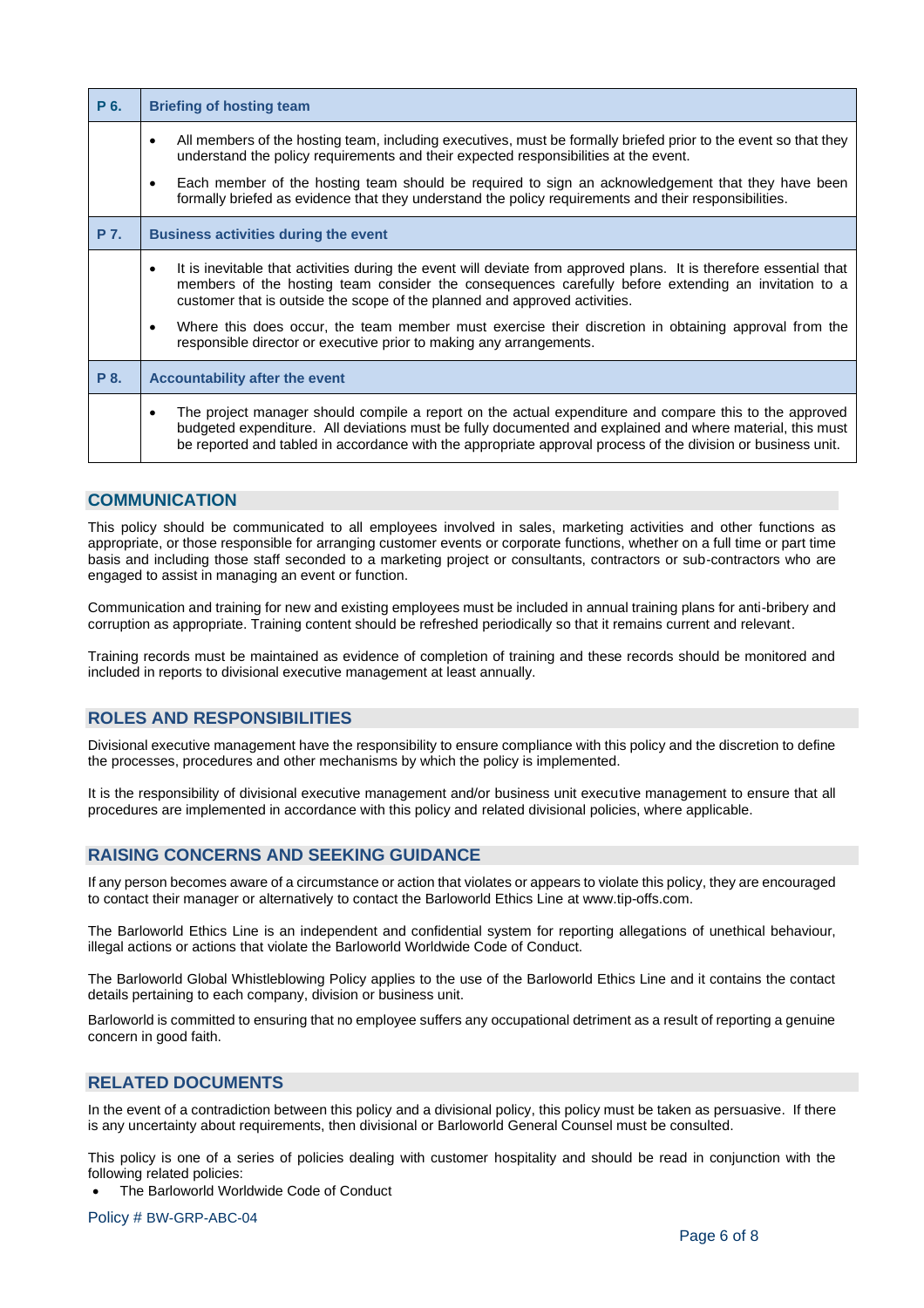- Barloworld Anti-Bribery and Corruption Policy
- Barloworld Gifts and Hospitality Policy
- Barloworld Marketing Sponsorships Policy
- Barloworld Due Diligence Policy

# <span id="page-6-0"></span>**BREACH OF POLICY**

It is the responsibility of every employee to comply with this policy and failure to do so could amount to gross misconduct and a material breach of the contract of employment.

Furthermore, Barloworld could be held criminally liable for failing to prevent bribery and corruption wherever in the world this occurs. The penalties for a corporate body that fails to prevent bribery are severe and may include criminal liability, an unlimited fine and serious reputational damage.

All cases of alleged bribery and corruption will be investigated and followed up by the application of all available remedies. Employees who commit an act of bribery or corruption, violate the Barloworld Worldwide Code of Conduct or breach this policy will be subject to disciplinary action, up to and including termination with cause.

The investigations process is subject to oversight by the Group Head of Risk and Legal and in certain cases by Barloworld General Counsel. This is to ensure that the process is fair and consistent throughout the group and meets minimum requirements. Corrective action and monitoring is the responsibility of divisional executive management. Information regarding the nature of the violations, control lapses and corrective actions are submitted to the relevant main board subcommittee for scrutiny.

# <span id="page-6-1"></span>**DEVIATIONS FROM POLICY**

It is the responsibility of divisional executive management to ensure that this policy is adopted and approved by an appropriate divisional executive committee.

Any deviations to this Barloworld policy that amend the meaning or raise the minimum standard of the Barloworld policy requirements must be pre-approved, in writing by Barloworld General Counsel. Once approved, such deviations must be tabled, approved and recorded at an appropriate divisional executive meeting.

Any deviations that add more specific requirements, and therefore lower the minimum standard required by this Barloworld policy, may be included at the discretion of divisional executive management and then tabled, approved and recorded at an appropriate divisional executive meeting.

Language translations of Barloworld policies must be conducted or checked by a professional language translator to avoid translation errors that may change the meaning of the policy requirements.

# <span id="page-6-2"></span>**APPROVAL AND OWNERSHIP**

| Owner                                       | <b>Title</b>                                                         | <b>Date</b>       |  |
|---------------------------------------------|----------------------------------------------------------------------|-------------------|--|
| Group Compliance and Ethics                 | Group Executive: Governance,<br><b>Compliance and Sustainability</b> | 1 October 2021    |  |
| <b>Approved By</b>                          |                                                                      | <b>Date</b>       |  |
| Social, Ethics and Transformation Committee |                                                                      | 21 September 2021 |  |

# <span id="page-6-3"></span>**REVISION HISTORY**

| <b>Version</b>   | <b>Revision Date</b> | <b>Description</b>                                                | <b>Review</b><br><b>Date</b>    |
|------------------|----------------------|-------------------------------------------------------------------|---------------------------------|
| V1.0             | Annually             |                                                                   |                                 |
| V2.0             | Annually             | Inclusion of public officials<br>Streamline and remove repetition | First review:<br>November 2014  |
| V <sub>2.1</sub> | Annually             | Minor adjustments; paragraph moved                                | Prior review:<br>September 2015 |